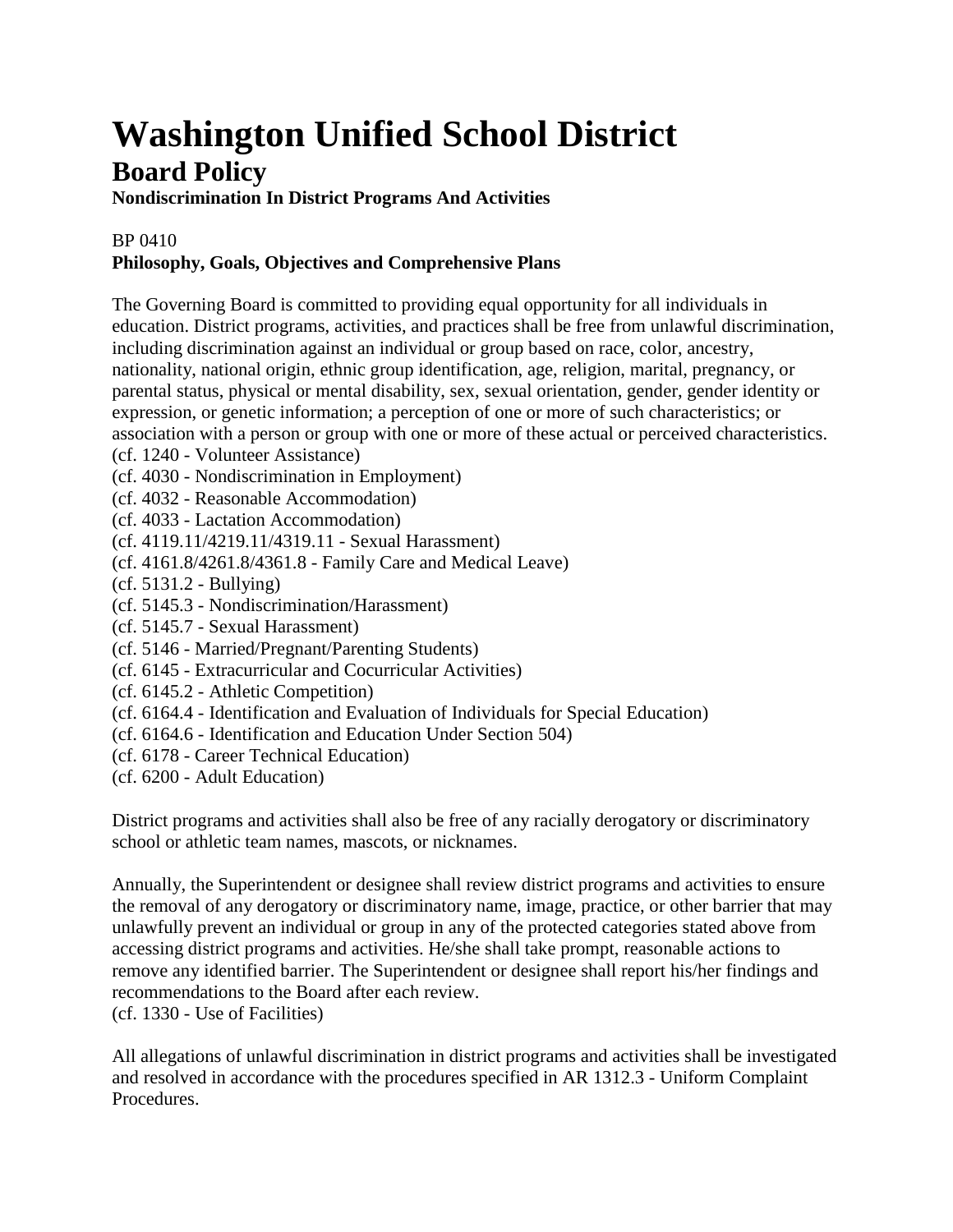(cf. 1312.3 - Uniform Complaint Procedures)

Pursuant to 34 CFR 104.8 and 34 CFR 106.9, the Superintendent or designee shall notify students, parents/guardians, employees, employee organizations, applicants for admission and employment, and sources of referral for applicants about the district's policy on nondiscrimination and related complaint procedures. Such notification shall be included in each announcement, bulletin, catalog, handbook, application form, or other materials distributed to these groups and, as applicable, to the public. As appropriate, such notification shall be posted in district schools and offices, including staff lounges, student government meeting rooms, and other prominent locations and shall be posted on the district's web site and, when available, district-supported social media.

(cf. 1113 - District and School Web Sites) (cf. 1114 - District-Sponsored Social Media) (cf. 4112.9/4212.9/4312.9 - Employee Notifications) (cf. 5145.6 - Parental Notifications)

The district's nondiscrimination policy and related informational materials shall be published in a format that parents/guardians can understand. In addition, when 15 percent or more of a school's students speak a single primary language other than English, those materials shall be translated into that other language.

Access for Individuals with Disabilities

District programs and facilities, viewed in their entirety, shall be in compliance with the Americans with Disabilities Act (ADA) and any implementing standards and/or regulations. When structural changes to existing district facilities are needed to provide individuals with disabilities access to programs, services, activities, or facilities, the Superintendent or designee shall develop a transition plan that sets forth the steps for completing the changes.

(cf. 6163.2 - Animals at School)

(cf. 7110 - Facilities Master Plan)

(cf. 7111 - Evaluating Existing Buildings)

The Superintendent or designee shall ensure that the district provides appropriate auxiliary aids and services when necessary to afford individuals with disabilities equal opportunity to participate in or enjoy the benefits of a service, program, or activity. These aids and services may include, but are not limited to, qualified interpreters or readers, assistive listening devices, assistive technologies or other modifications to increase accessibility to district and school web sites, notetakers, written materials, taped text, and Braille or large print materials. Individuals with disabilities shall notify the Superintendent or principal if they have a disability that requires special assistance or services. Reasonable notification should be given prior to a schoolsponsored function, program, or meeting.

(cf. 6020 - Parent Involvement)

(cf. 9320 - Meetings and Notices)

(cf. 9322 - Agenda/Meeting Materials)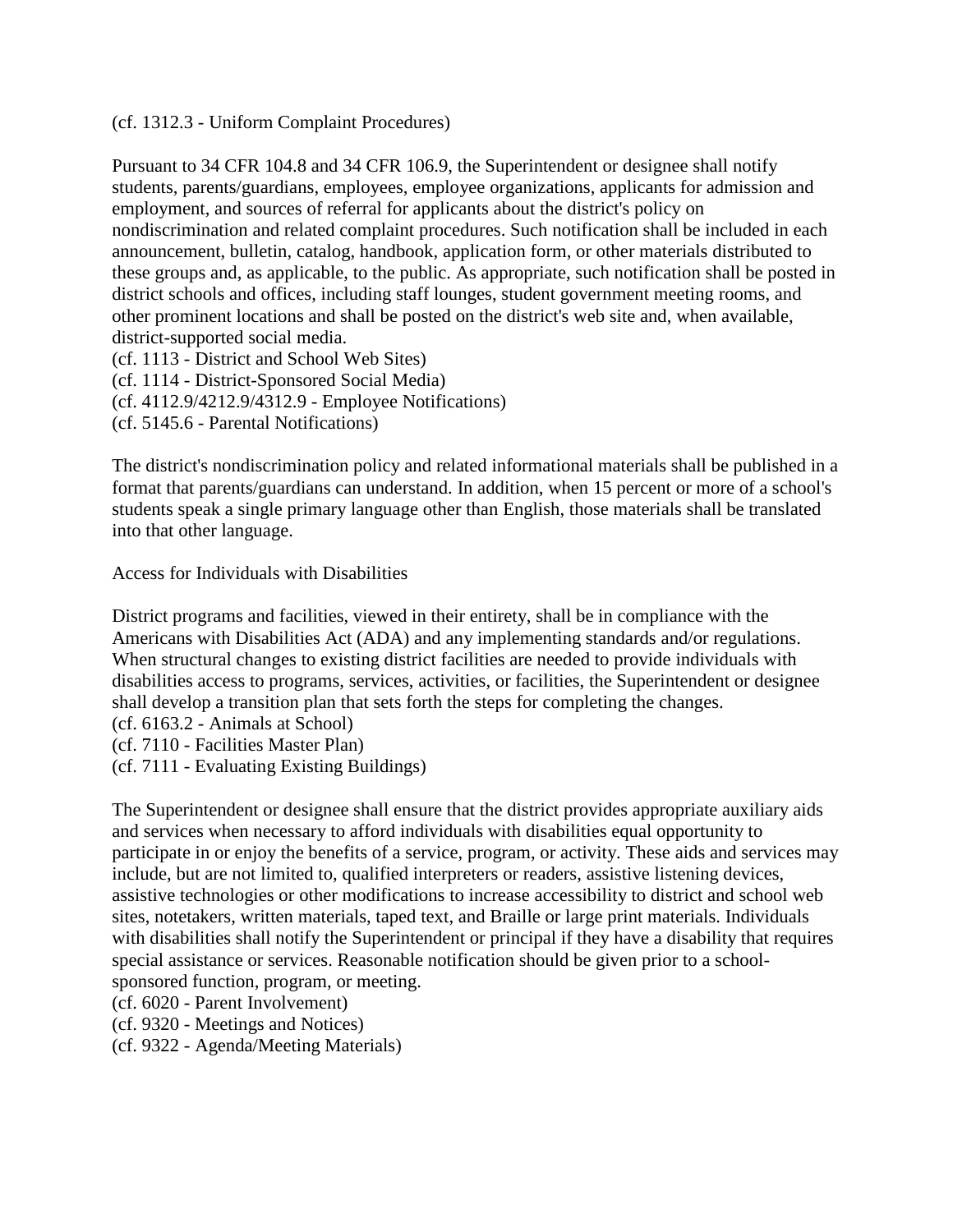The individual identified in AR 1312.3 - Uniform Complaint Procedures as the employee responsible for coordinating the district's response to complaints and for complying with state and federal civil rights laws is hereby designated as the district's ADA coordinator. He/she shall receive and address requests for accommodation submitted by individuals with disabilities, and shall investigate and resolve complaints regarding their access to district programs, services, activities, or facilities.

District Superintendent or Designee Washington Unified School District 7950 South Elm Avenue Fresno, CA 93706

Legal Reference: EDUCATION CODE 200-262.4 Prohibition of discrimination 48985 Notices to parents in language other than English 51007 Legislative intent: state policy GOVERNMENT CODE 11000 Definitions 11135 Nondiscrimination in programs or activities funded by state 11138 Rules and regulations 12900-12996 Fair Employment and Housing Act 54953.2 Brown Act compliance with Americans with Disabilities Act PENAL CODE 422.55 Definition of hate crime 422.6 Interference with constitutional right or privilege CODE OF REGULATIONS, TITLE 5 4600-4687 Uniform complaint procedures 4900-4965 Nondiscrimination in elementary and secondary education programs UNITED STATES CODE, TITLE 20 1400-1482 Individuals with Disabilities in Education Act 1681-1688 Discrimination based on sex or blindness, Title IX 2301-2415 Carl D. Perkins Vocational and Applied Technology Act 6311 State plans 6312 Local education agency plans UNITED STATES CODE, TITLE 29 794 Section 504 of the Rehabilitation Act of 1973 UNITED STATES CODE, TITLE 42 2000d-2000d-7 Title VI, Civil Rights Act of 1964 2000e-2000e-17 Title VII, Civil Rights Act of 1964 as amended 2000h-2000h-6 Title IX 12101-12213 Americans with Disabilities Act CODE OF FEDERAL REGULATIONS, TITLE 28 35.101-35.190 Americans with Disabilities Act 36.303 Auxiliary aids and services CODE OF FEDERAL REGULATIONS, TITLE 34 100.1-100.13 Nondiscrimination in federal programs, effectuating Title VI 104.1-104.39 Section 504 of the Rehabilitation Act of 1973 106.1-106.61 Discrimination on the basis of sex, effectuating Title IX, especially: 106.9 Dissemination of policy

Management Resources: CSBA PUBLICATIONS